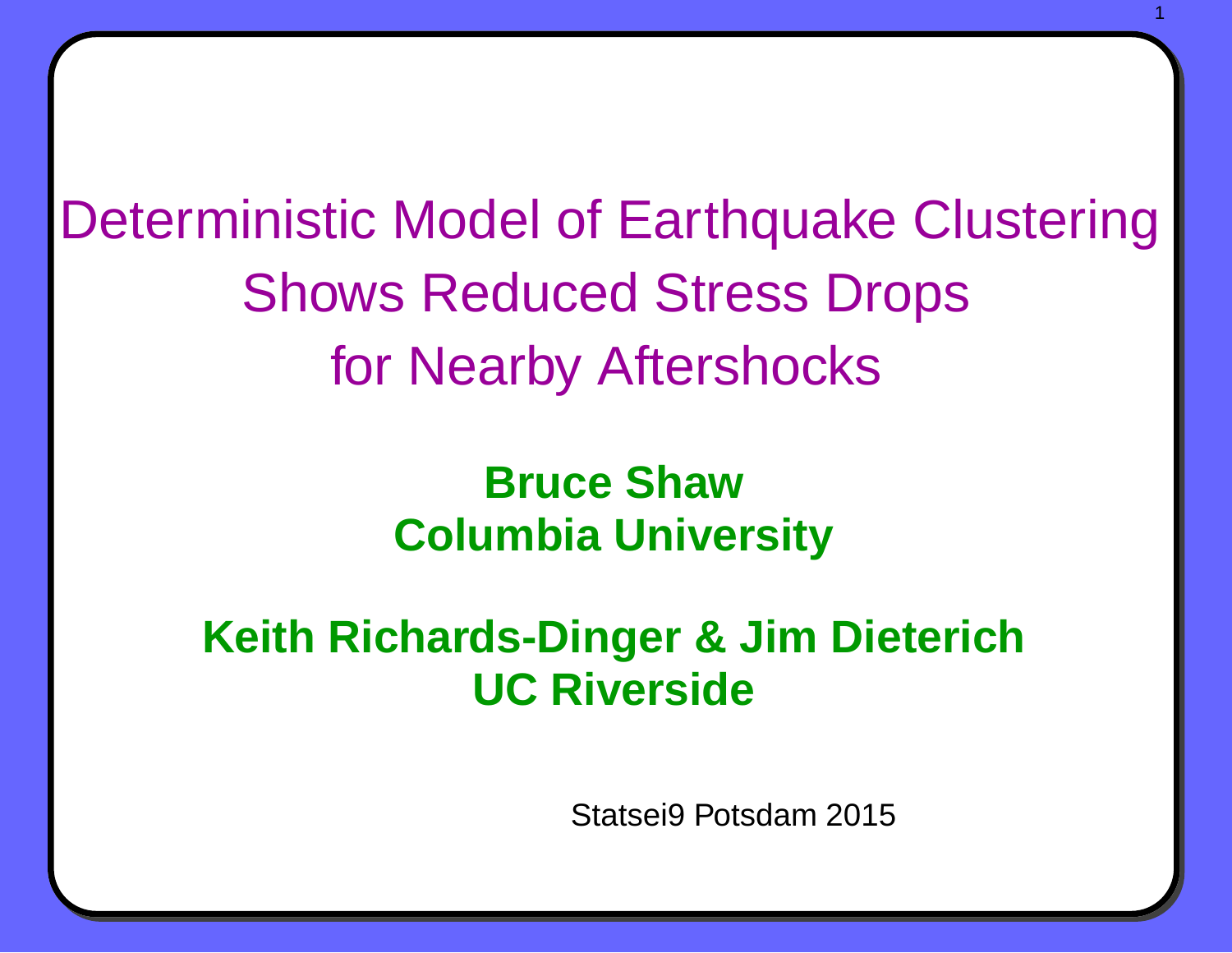

• Multistrand more crack-like with higher slip

2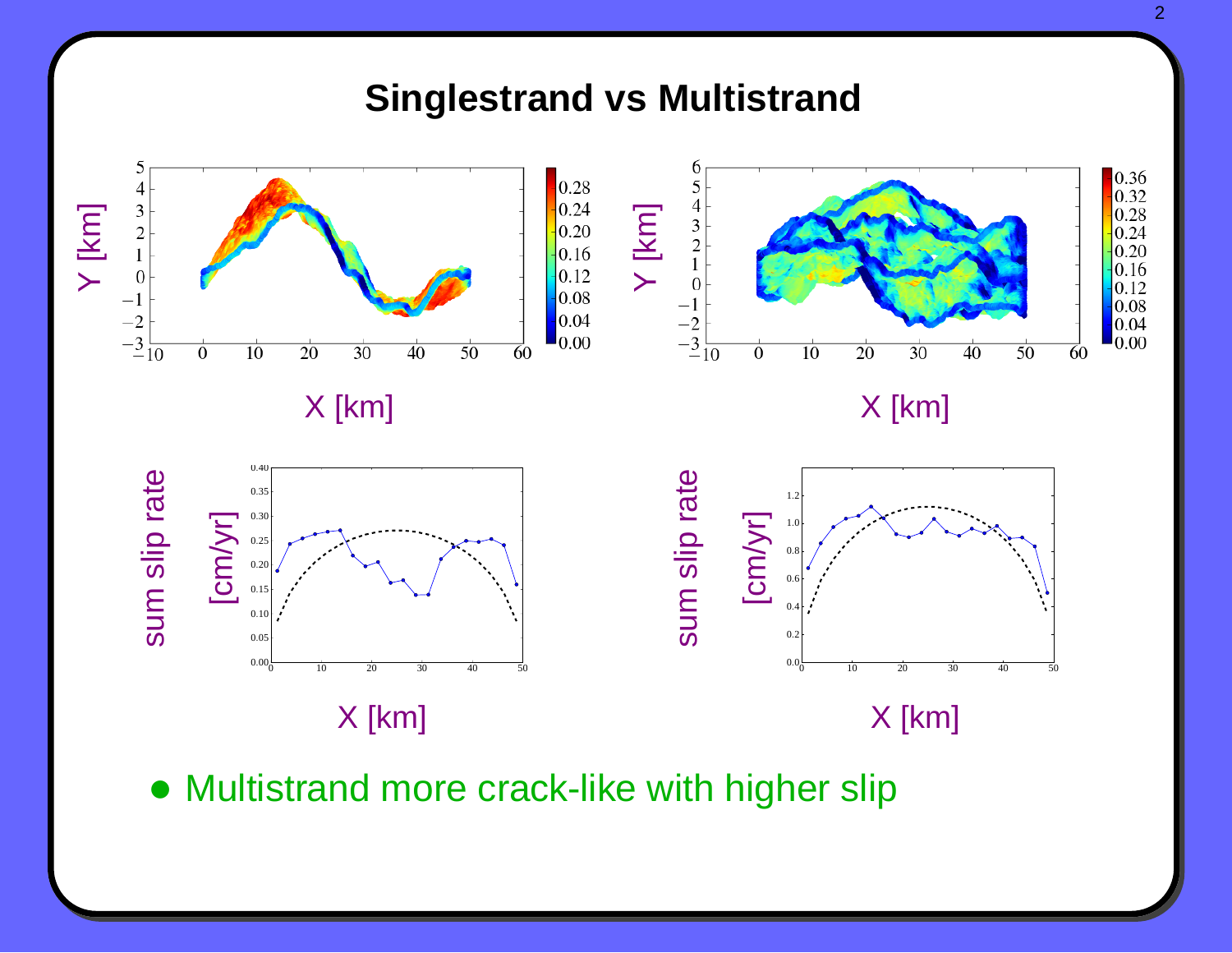### **Seismicity in Different Timescales**



#### X [km]



• Aftershocks along mainshock rupture area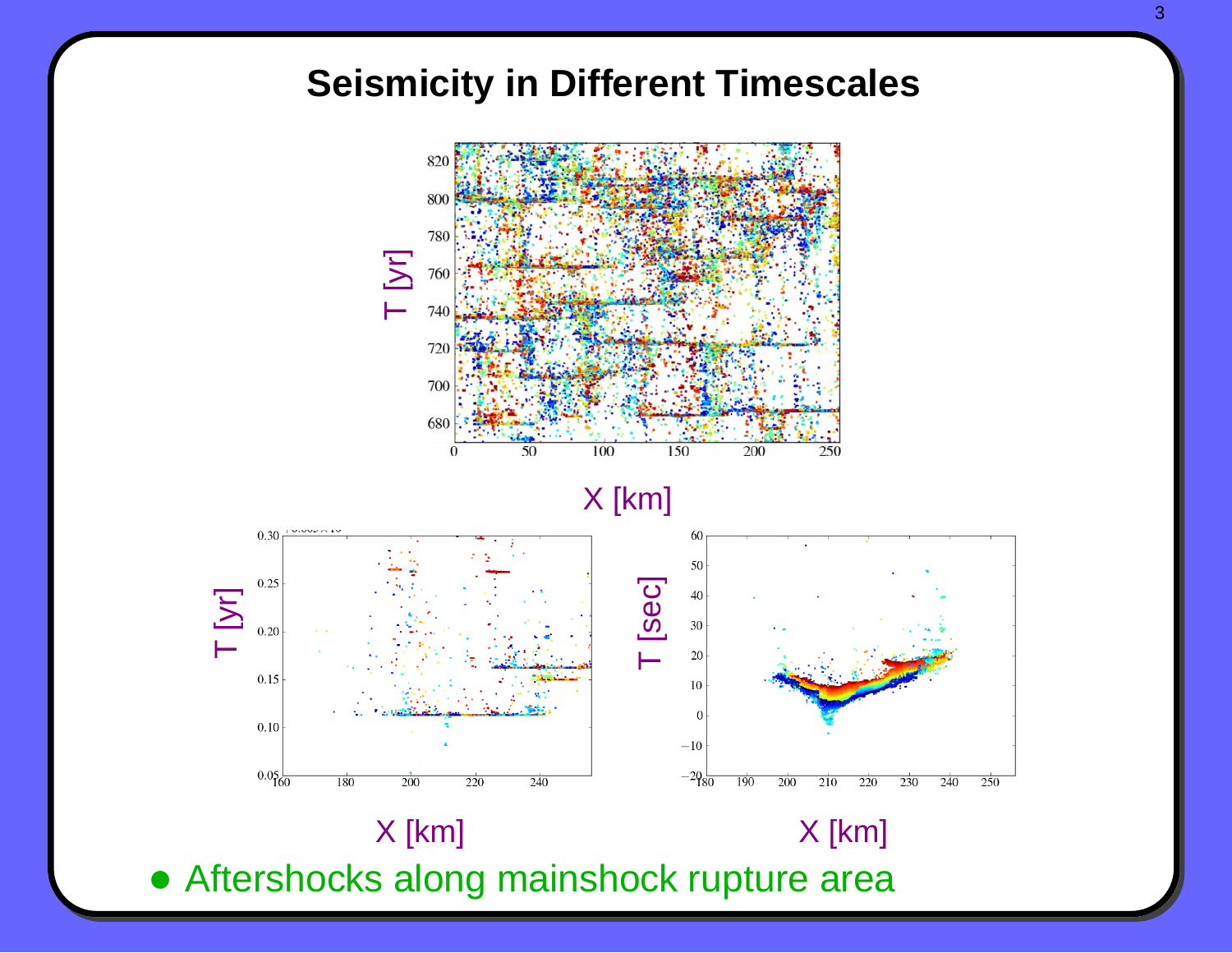

M5 foreshocks, M6 foreshocks, M5 aftershocks, M6 aftershocks.

 $\bullet$  Modified Omori law:  $p \sim .8$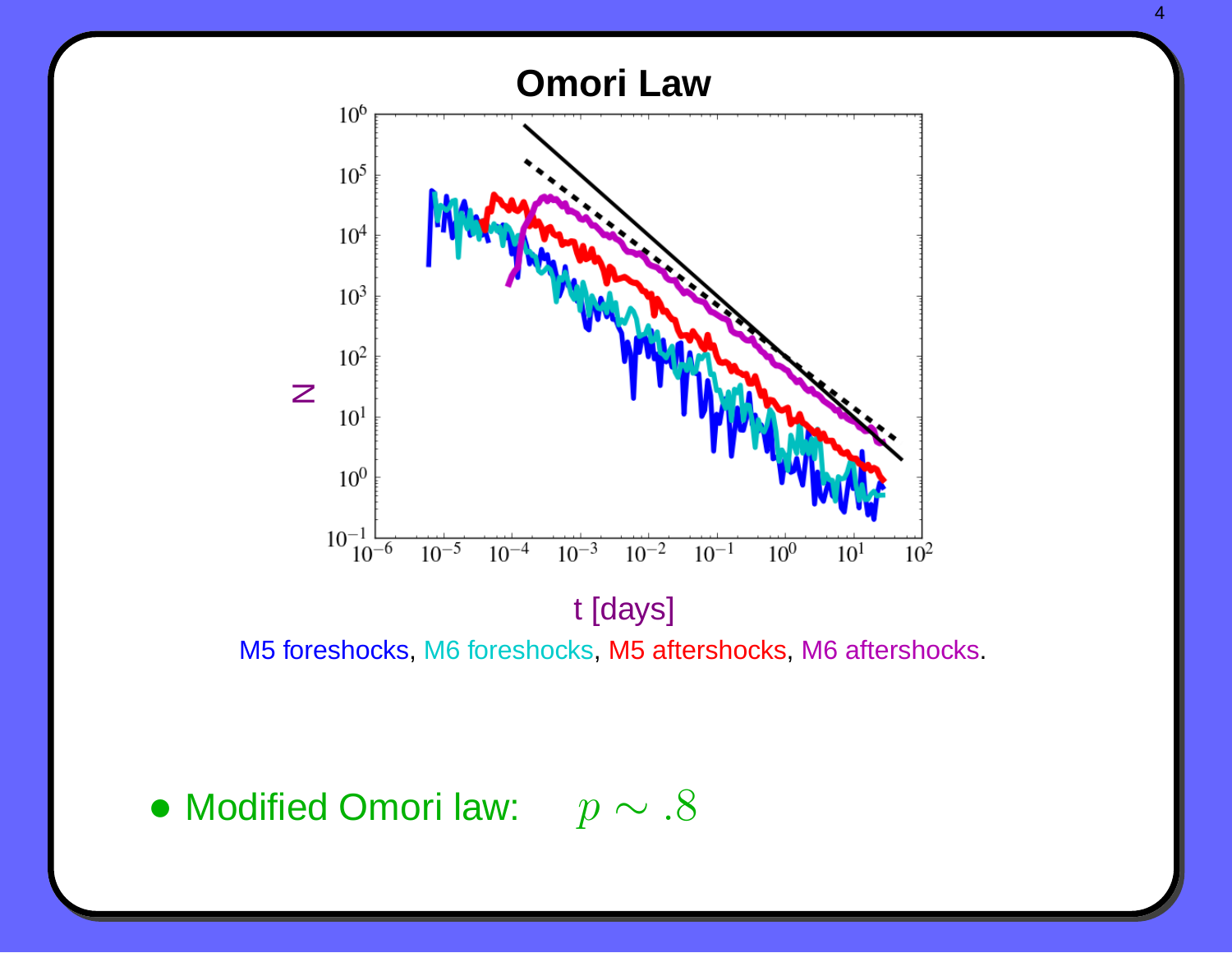#### **Foreshock vs Aftershock Productivity**



Mainshock Magnitude Mainshock Magnitude

California Data Model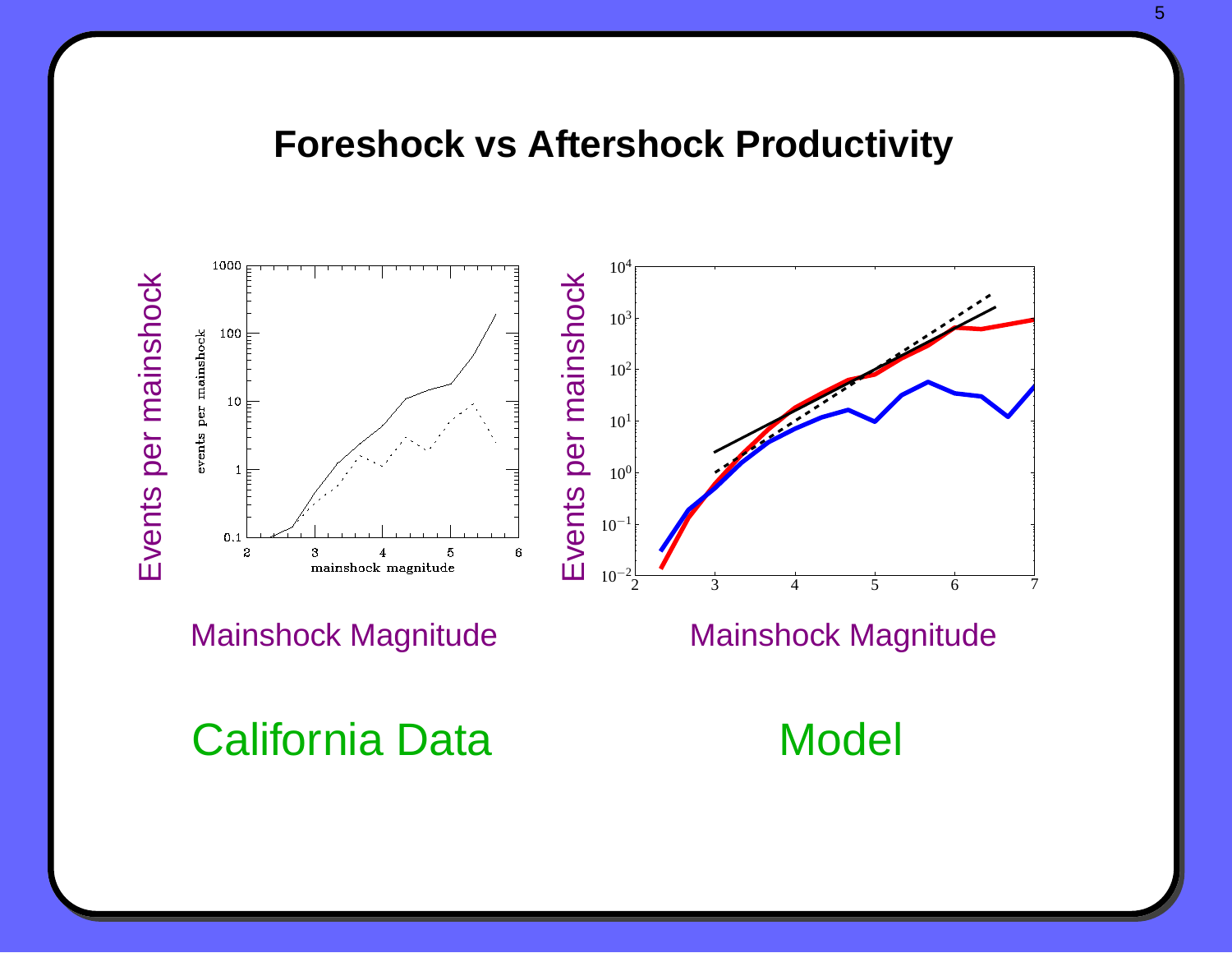### **Spatial Distribution**



distance [km] distance [km]

California Data Model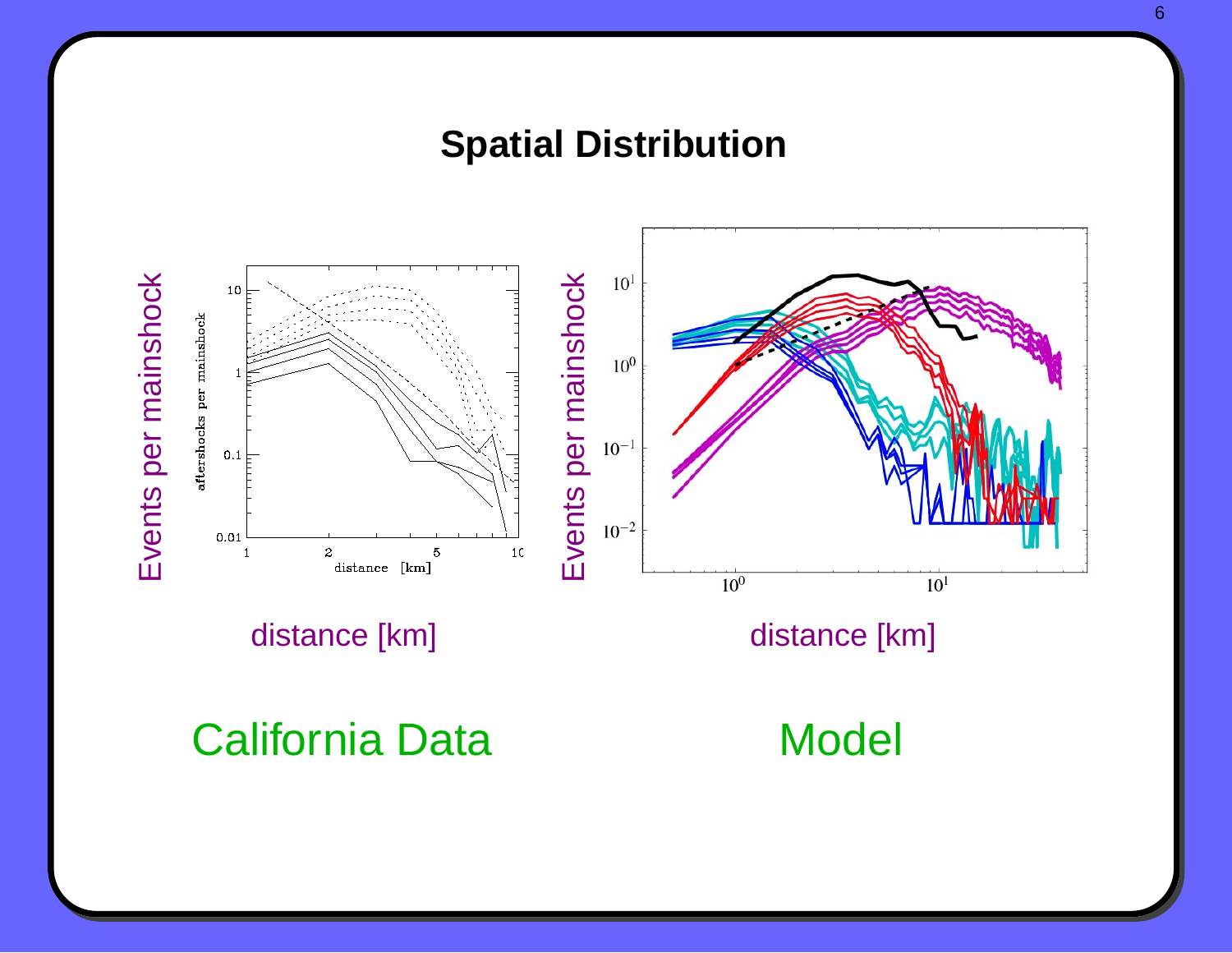#### **Lower Stress Drops for Nearby Aftershocks**



**Magnitude** 

Nearby aftershocks , Mainshocks, Mean of nearby aftershocks , Mean of mainshocks .

- Consistent with ground motion phenomenology
- Statistical models can put in, but not explain
- Aftershocks not the same population as mainshocks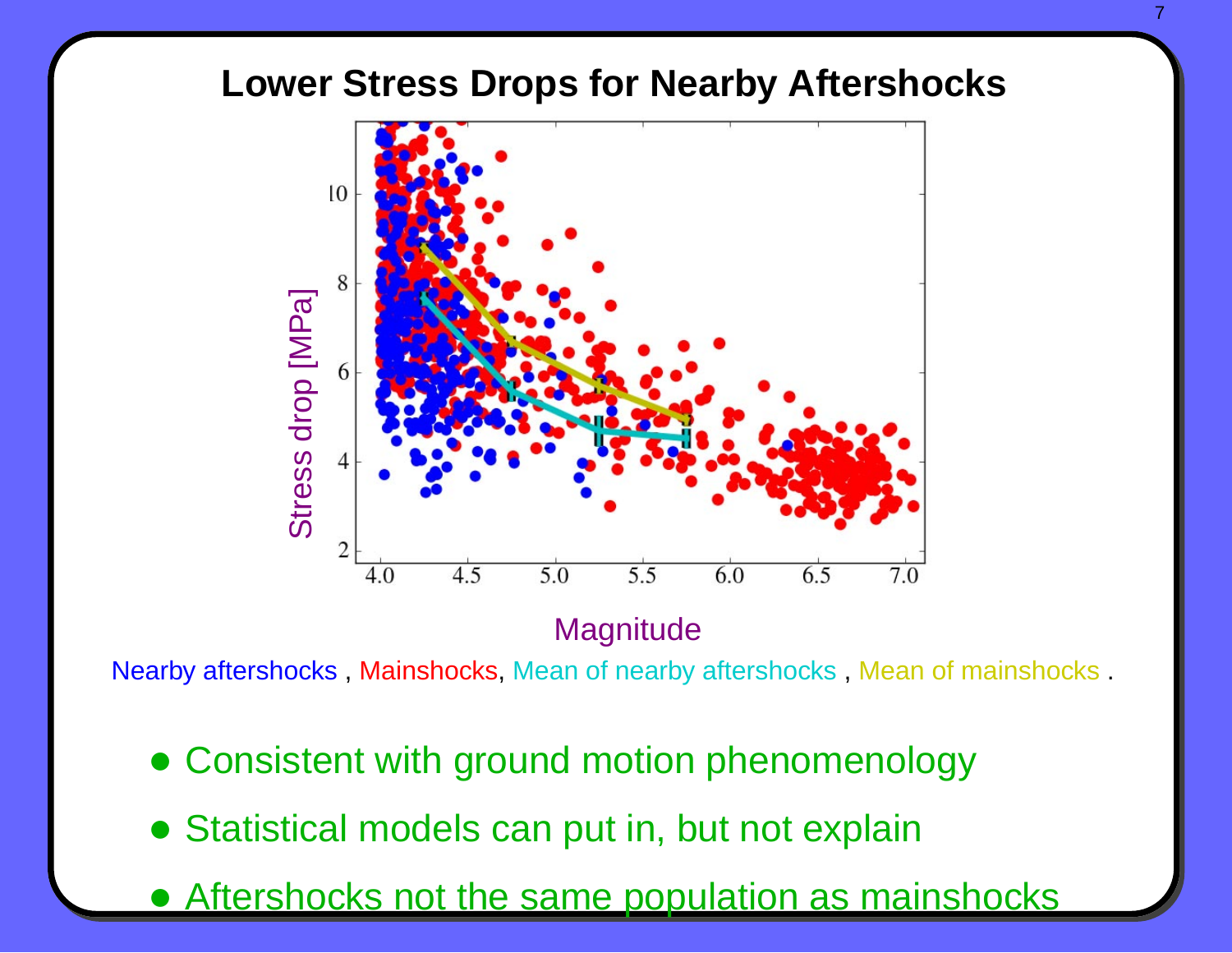### **Why Low?: Rebreaking incompletely rehealed**



- Low friction drop due to incomplete healing
- Nearby aftershocks can rebreak parts of mainshock
- Log healing halfway through EQ cycle after few days